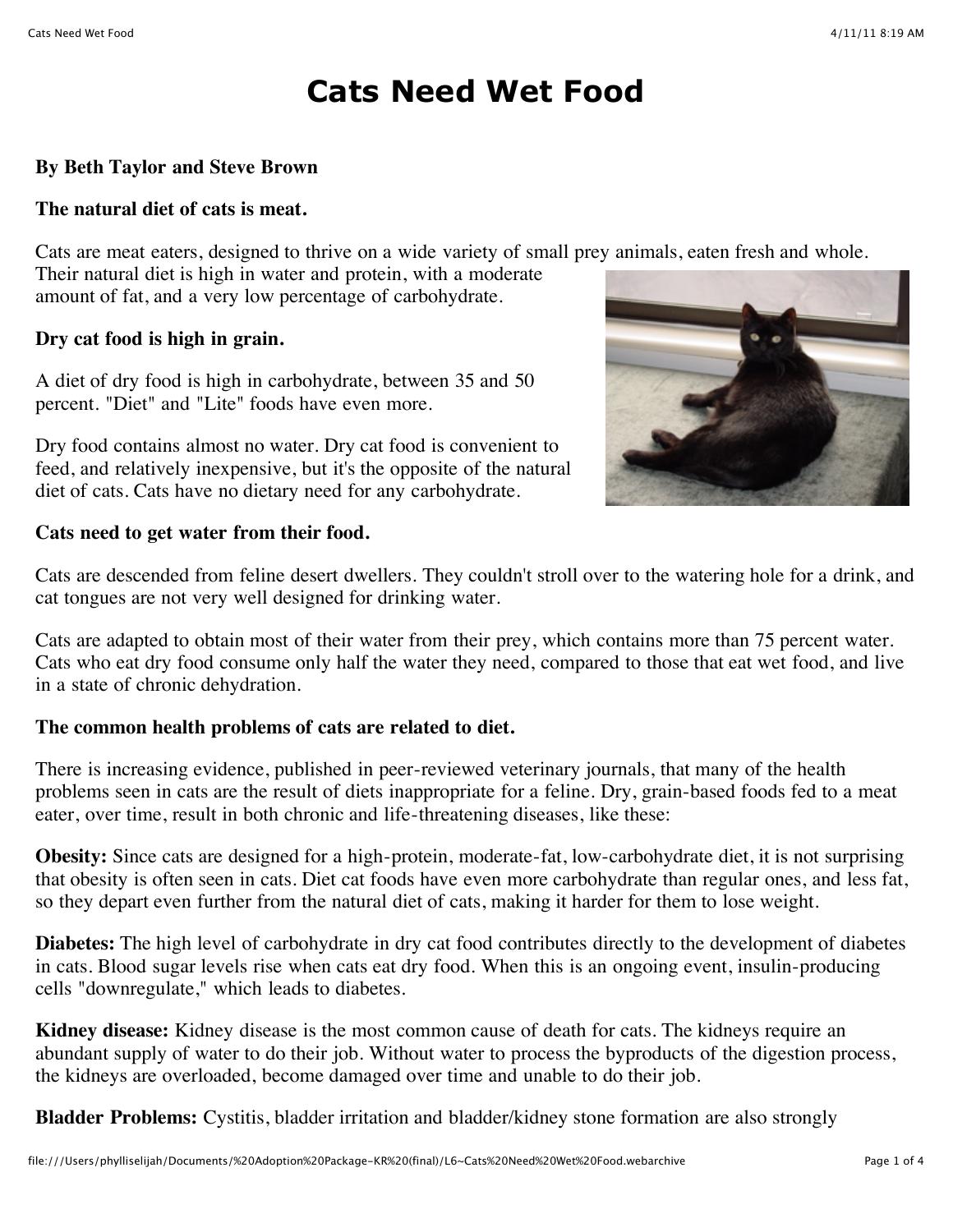connected to dehydration. If the body is well hydrated, these problems are minimized.

**Inflammatory Bowel Syndrome and Disease:** These problems are often characterized by vomiting and diarrhea and are very common in cats. Cats who eat a species-appropriate diet rarely suffer from these issues.

**Dental disease:** Dry food has a high sugar (carbohydrate) content, which has been shown to cause dental decay.

For cats to derive any supposed abrasive benefit from dry foods to be seen, they would have to actually chew their dry food. Since dry food shatters in their mouths and they then swallow the pieces, there's no abrasive action from chewing something hard.

Cats who eat dry food often have very severe dental problems. Many factors contribute to dental health, but it is clear that a high-carbohydrate diet is not beneficial!

#### **The Solution: An Appropriate Diet for the Species**

It's simple: Cats need to eat a diet that is high in protein and water, with a moderate amount of fat, and almost no carbohydrate.

Most of the health problems we've discussed here are either radically improved or eliminated by eating a diet that meets the needs of a carnivore -- one which closely resembles the nutritional balance provided by a mouse. For example, many veterinarians now treat diabetes in cats with a meat-based canned diet.

We'd like to go a step further, and prevent these diseases.

#### **Feed your cat a meat-based diet!**

We suggest you buy canned food that is designed to be complete, or complete frozen diets that have very little vegetable content. No grain sources should be listed in the ingredient panel. There are grain-free canned [cat foods that have some vegetables in them, but vegetables should not be a major component \(read our](http://www.mercola.com/2005/mar/2/pet_food_labels.htm) article on how to compute these percentages).

"All meat" diets are just that, and they will not meet your cat's nutritional needs alone.

#### **Make the switch successful!**

It sounds simple to just switch your cat's food. After all, meat tastes better than dry food, but your cat may disagree. Dry foods are designed to be tasty, and many cats are addicted to them. Often, cats are not open to the idea of variety, especially if they have only been fed one food (as we have been advised by pet food companies for decades). Creativity and patience may be needed to switch your cat.

Cats will starve themselves, and they are not good candidates for the tough love approach. Some very serious conditions can occur if cats do not eat for an extended period, especially if they are overweight. A slow switch will prevent problems.

#### **Here are some ideas to help you along:**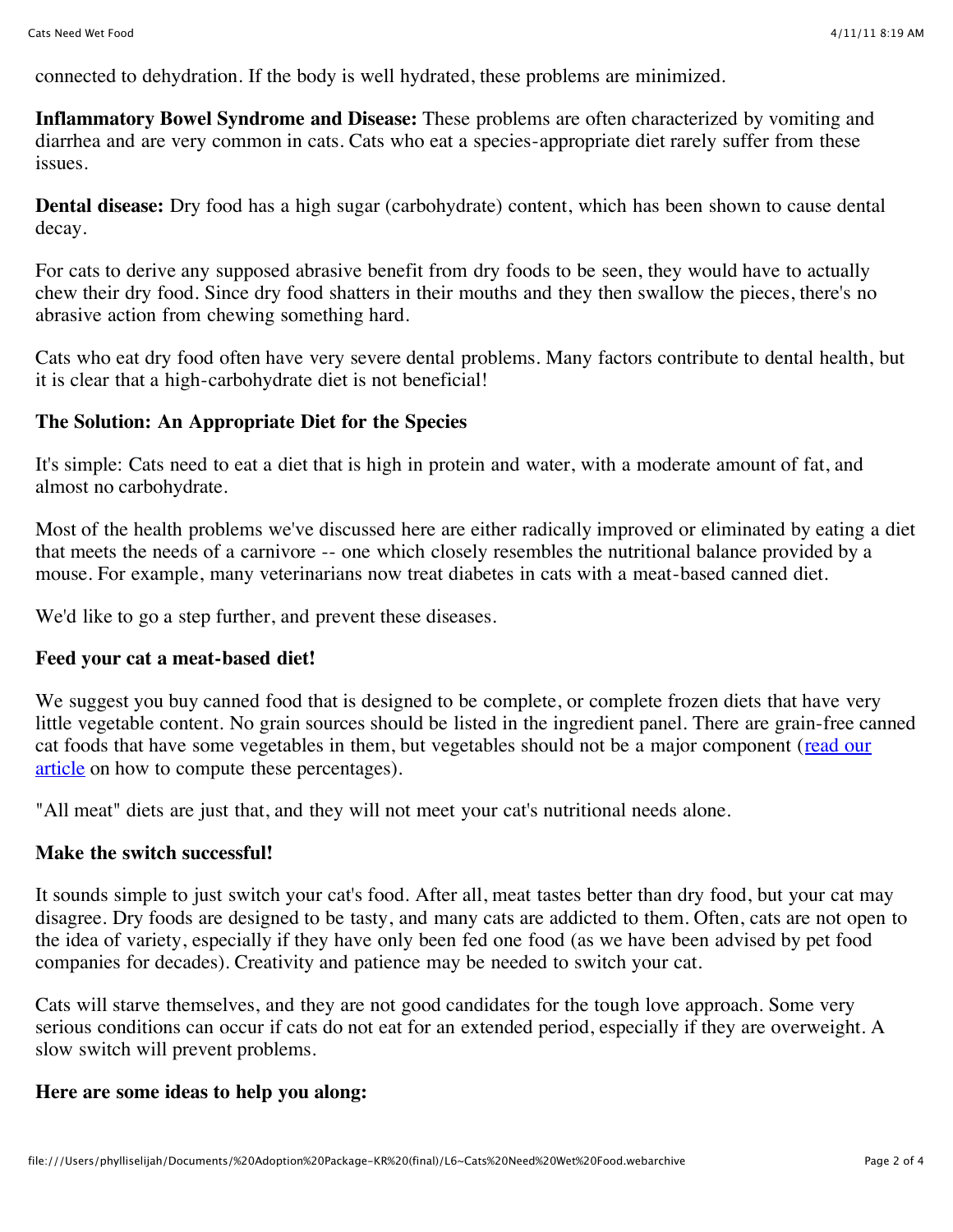- 1. Establish regular feeding times and put food away in between meals. For many reasons, it's best for their bodies not to have food available all the time. If you have dogs, you know what to do with leftovers! Feed multiple cats separately.
- 2. Consider dry food to be a snack only, not left out all the time. Leave out just a few pieces as a treat. Consider this the equivalent of "kitty junk food."
- 3. Offer bits of other kinds of fresh food that you are eating. They may be refused, but one day, they won't. Your goal is to get your cat to consider things as food other than dry, crunchy items.
- 4. Cat whiskers are very sensitive. If food is served in a bowl that interferes with whiskers, it could be enough to keep the cat from considering the food. A flat dish works well.
- 5. Cats generally prefer their food between room temperature and body temperature. The dry food cats are used to eating is designed to be very smelly. Warming the food releases the flavors and fragrances. Cats choose food by smell, and wet food is a lot less fragrant than a commercial food they have been eating. This is often the reason that the second half of a can of food is refused: The first time it was room temperature!
- 6. Trickery has been known to work with cats. Put the food on your plate, or hide it in a location cats know to be forbidden. When in doubt, creativity helps!

## **Additions and Considerations**

Add sardines for good fats, or use fish oil. A meal of sardines once a week or one small sardine a day adds omega-3 fatty acids in their best form -- whole food. Because cats can't use plant sources of omega-3s at all, animal sources are necessary. If sardines aren't appealing to you, use a fresh, high-quality omega-3 fish oil supplemented with vitamin E.

Digestive enzymes and a glandular supplement are good additions to replace the parts of prey animals we normally don't feed cats: The stomach contents and smaller glands.

We think that the optimum diet for cats is **a raw meat-based diet**. However, if you feed your cat a canned diet that approximates the balance of his or her natural diet, their diet will be fully hydrated, and you will be much closer to providing your cat with optimum nutrition.

If you choose to feed a meat-based canned diet, find a way to simulate components lost in cooking or processing.

One way to add live food is with "cat grass," very popular with cats. It's often available in the produce section at the grocery store, or you can grow your own from a kit. This addition often takes the burden off the house plants! Dry "green stuff" is another choice ("Barley Cat" is one product). It takes a very small quantity of a dry product to do the job. Too much can make urine PH too alkaline, and cause some of the problems you're trying to avoid! Tiny pinches of dry green stuff go a long way.

For cats, good diet can make the difference between "Old Age" at 12 and 23. Cats who eat dry food are often old and feel quite ill at 9 or 10. Healthy cats can live a very long time, and that's what we hope for your feline carnivore!

Contact Steve or Beth for more information at **bat31@earthlink.net**.